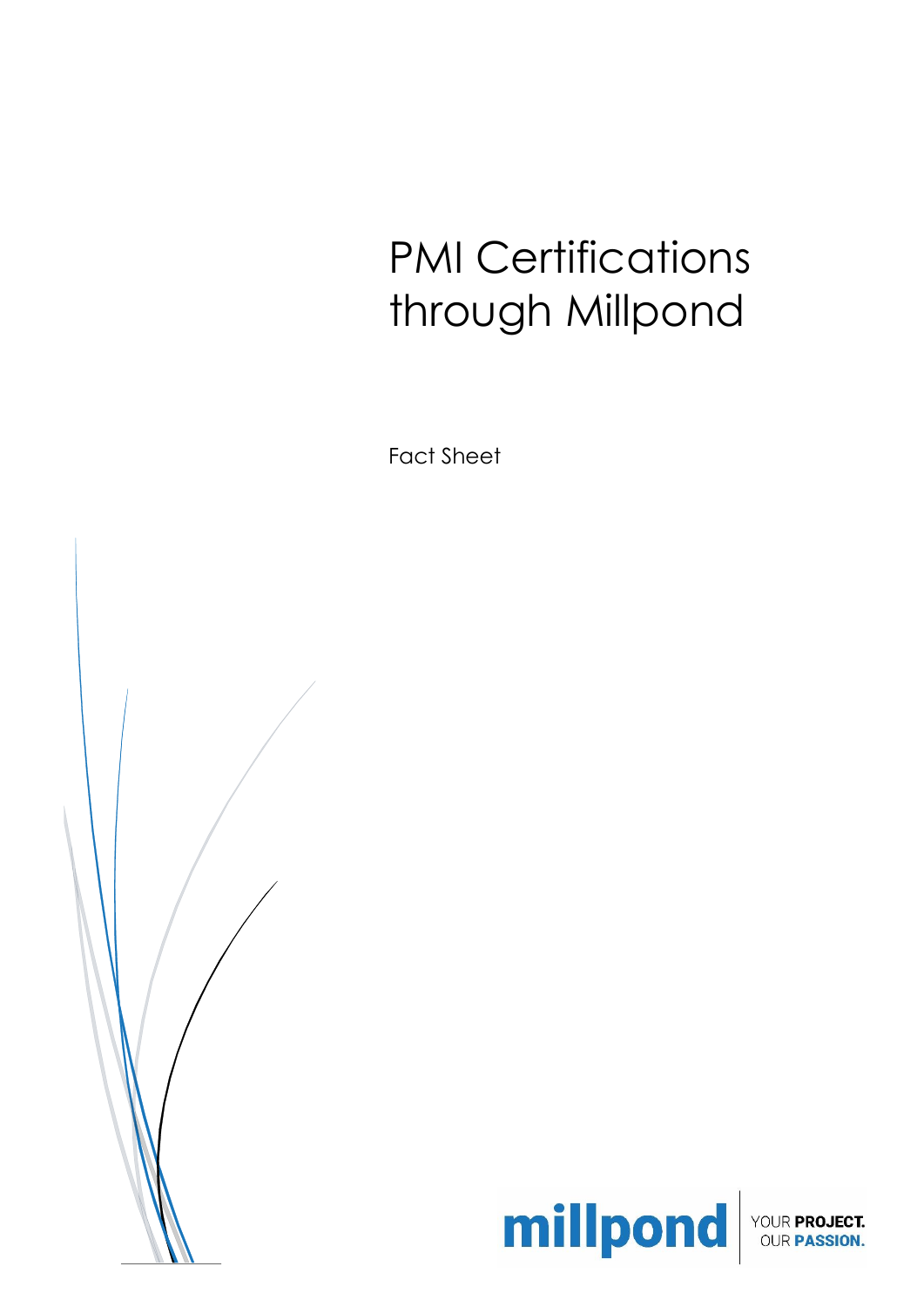

# Contents

| What's the difference between the PMBOK® Guide and PRINCE2®?3                        |  |
|--------------------------------------------------------------------------------------|--|
|                                                                                      |  |
|                                                                                      |  |
|                                                                                      |  |
|                                                                                      |  |
|                                                                                      |  |
|                                                                                      |  |
|                                                                                      |  |
|                                                                                      |  |
|                                                                                      |  |
|                                                                                      |  |
|                                                                                      |  |
| How Many Professional Development Units (PDU's Can I claim From Undertaking          |  |
|                                                                                      |  |
| Why do Millpond's Classroom-based exam preparation courses span several weeks? 6     |  |
| Do I have to study any course materials before attending an exam preparation course? |  |
|                                                                                      |  |
|                                                                                      |  |
|                                                                                      |  |
|                                                                                      |  |
|                                                                                      |  |
|                                                                                      |  |
|                                                                                      |  |
|                                                                                      |  |
|                                                                                      |  |
|                                                                                      |  |
|                                                                                      |  |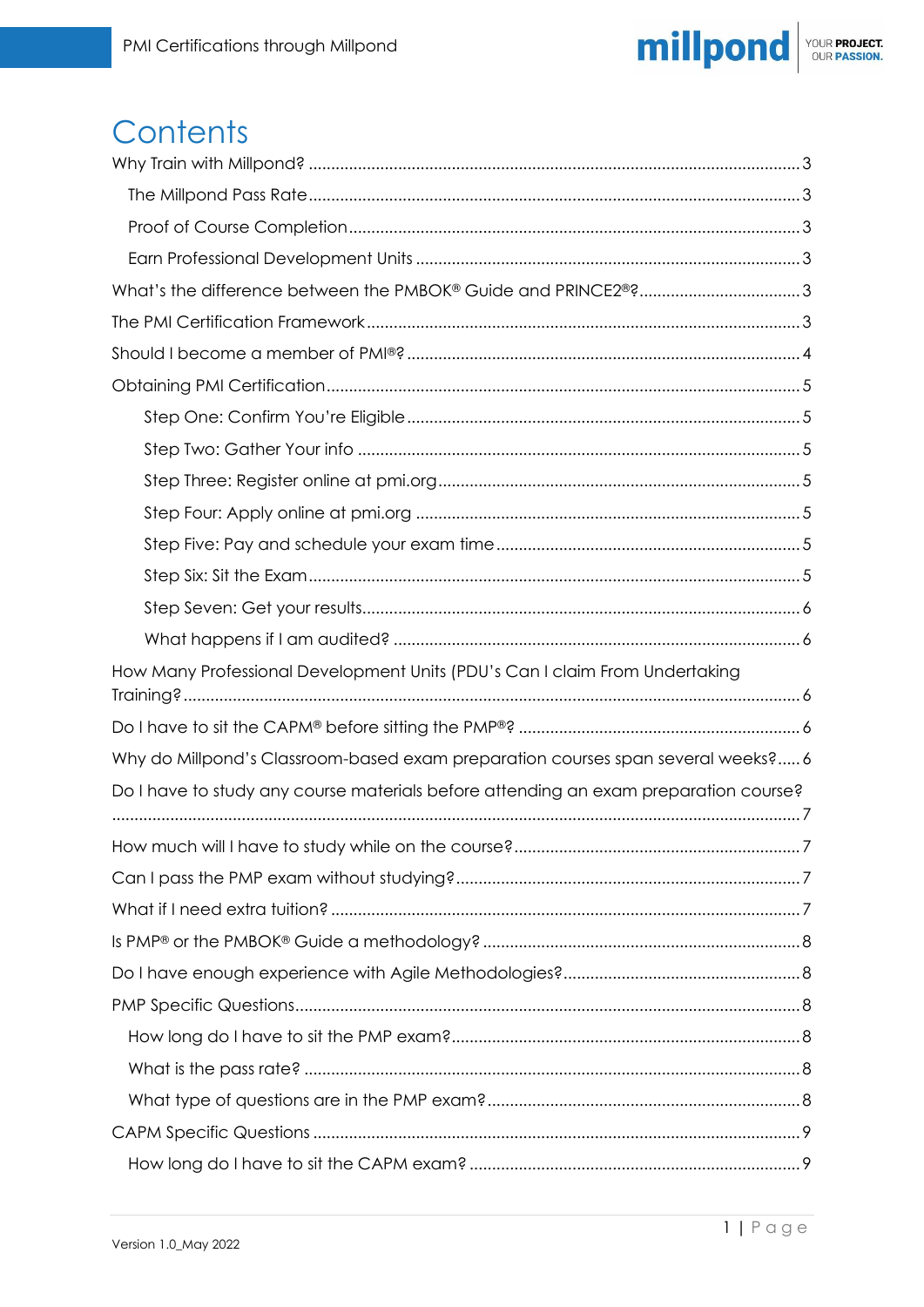#### millpond YOUR PROJECT.<br>OUR PASSION.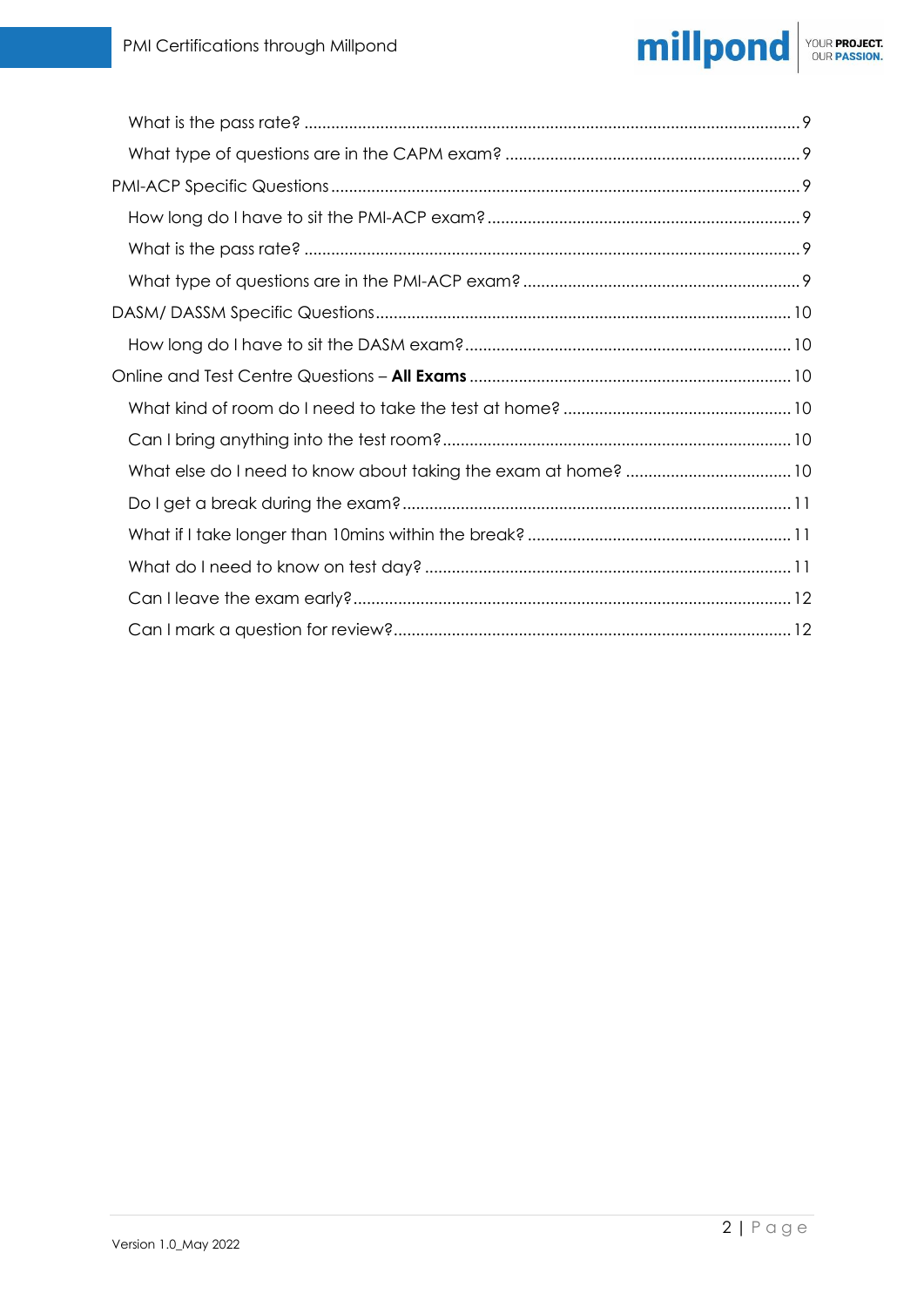

## <span id="page-3-0"></span>Why Train with Millpond?

Millpond is an Authorized Training Partner (A.T.P) of the Project Management Institute, Inc

### <span id="page-3-1"></span>The Millpond Pass Rate

The combination of classroom training, self-study and engagement has resulted in excellent first-time pass rates for Millpond delegates.

Having trained hundreds of delegates from all walks of life, Millpond have the right tools for the job to help you pass the PMP® certification. The combination of our training methods, facilitators, self-study, and collaboration have resulted in ongoing success and results speak for themselves.

### <span id="page-3-2"></span>Proof of Course Completion

A Certificate of Attendance for professional project management training with an [Authorized Training Partner \(A.T.P\) of the Project Management Institute, Inc](https://www.credly.com/badges/86a9e61e-139a-4d1d-92ca-feccef5405b9/embedded) will be issued at the end of the course, so even if you choose not to sit the relevant exam, you will have evidence of having attended the course.

#### <span id="page-3-3"></span>Earn Professional Development Units

Participants can claim the PDUs (**Professional Development Units**) with the Project Management Institute (PMI) after completing eligible courses.

# <span id="page-3-4"></span>What's the difference between the PMBOK® Guide and PRINCE2®?

In short, the PMBOK® Guide contains many of the processes, tools, techniques and templates from which you are encouraged to select those appropriate to your project.

PRINCE2® is a specific methodology developed by the government in the UK for managing low complexity IT projects. Both offer processes, but the PMBOK® Guide is a collection of experience-based knowledge, while PRINCE2® is a specific set of techniques. Where the PMBOK® Guide is informative, PRINCE2® is instructional.

If the PMBOK® Guide is a toolbox, PRINCE2® is an assembly guide. Additionally, PRINCE2® is just one of many hundreds of off-the-shelf methodologies (others include Method123, UPMM, PRISM, Scrum, XP etc.), available to an organization wishing to have an off-theshelf solution rather than developing its own methodology. We strongly encourage developing your own appropriate project management methodology, which PMI certificated training will help you to achieve.

# <span id="page-3-5"></span>The PMI Certification Framework

PMI certifications show future employers that you have the practical knowledge, insights, and professional expertise to meet increasingly heightened project demands. With certifications designed for all experience levels, there's always an optimal next step to enhance and accelerate your career.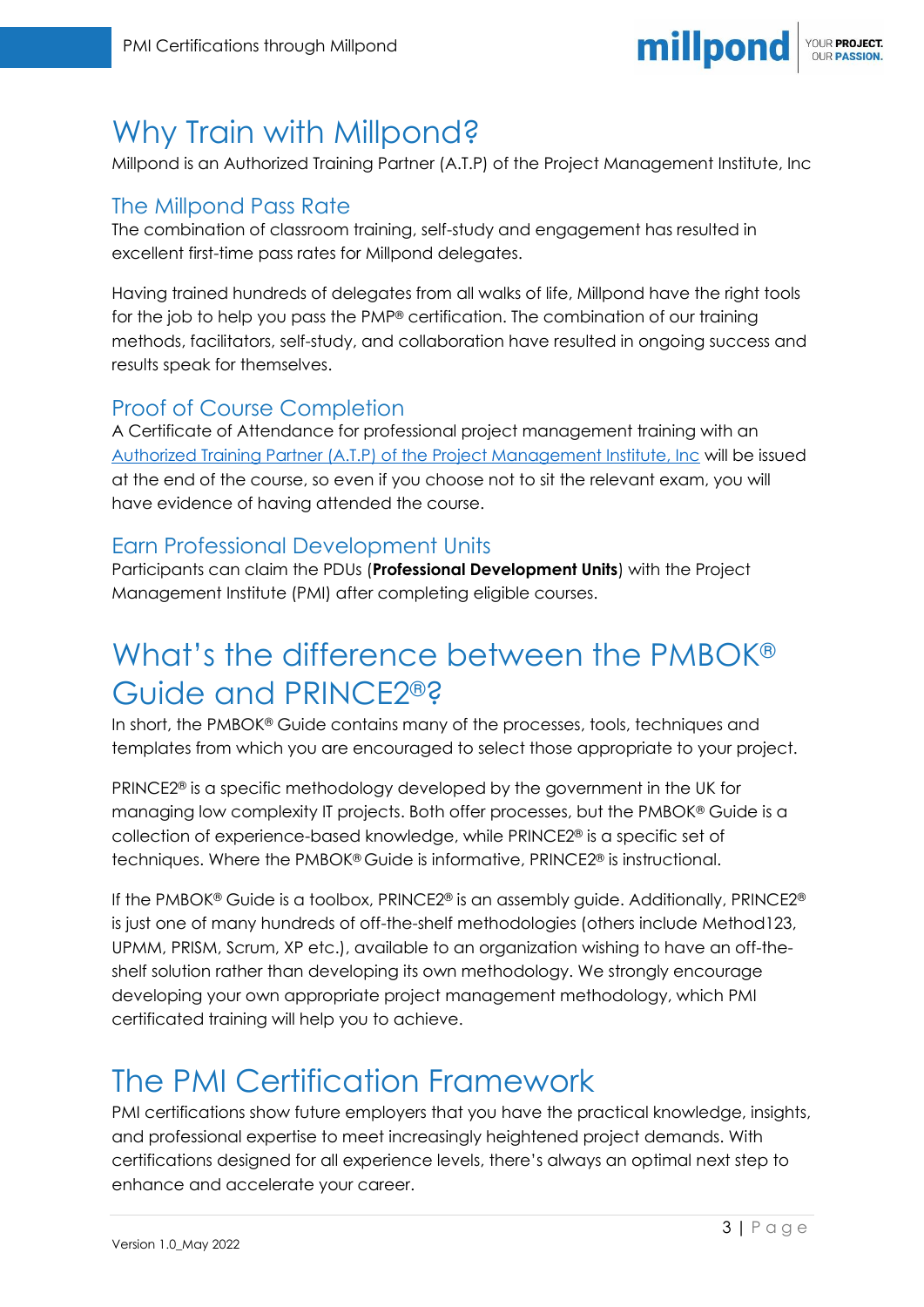

| <b>Course</b><br><b>information</b>                       | <b>PMP®</b>                                                                                                                                                                         | <b>CAPM®</b>                                                                   | <b>PMI-ACP®</b>                                             | <b>DASM™</b>                                                                                                    | <b>DASSM™</b>                                                                        |  |
|-----------------------------------------------------------|-------------------------------------------------------------------------------------------------------------------------------------------------------------------------------------|--------------------------------------------------------------------------------|-------------------------------------------------------------|-----------------------------------------------------------------------------------------------------------------|--------------------------------------------------------------------------------------|--|
| <b>PMI</b><br><b>Certification</b>                        | Project<br><b>Management</b><br><b>Professional</b>                                                                                                                                 | <b>Certified</b><br><b>Associate in</b><br><b>Project</b><br><b>Management</b> | <b>PMI Agile</b><br><b>Certified</b><br><b>Practitioner</b> | <b>Disciplined</b><br><b>Agile</b><br><b>Scrum</b><br><b>Master</b>                                             | <b>Disciplined</b><br><b>Agile</b><br><b>Senior</b><br><b>Scrum</b><br><b>Master</b> |  |
| Who is this<br>certification<br>for?                      | For Project<br>Managers<br>who are<br>skilled<br>practitioners<br>with 3+ years'<br>experience                                                                                      | For Project Managers new to projects with 0 - 3 years'<br>experience           |                                                             |                                                                                                                 |                                                                                      |  |
| <b>Further</b><br>information                             | <b>PMP</b><br>brochure                                                                                                                                                              | CAPM<br>brochure                                                               | <b>PMI-ACP</b><br>brochure                                  | <b>Disciplined Agile</b><br>Information flyer<br><b>Guide to all Disciplined</b><br><b>Agile Certifications</b> |                                                                                      |  |
| <b>Exam Fee</b><br>(PMI member)                           | US\$405                                                                                                                                                                             | US\$225                                                                        | US\$435                                                     | The cost of the exam is<br>included in your<br>Millpond Course Fee                                              |                                                                                      |  |
| Exam fee<br>(Non-PMI<br>member)                           | <b>US\$555</b>                                                                                                                                                                      | US\$300                                                                        | US\$495                                                     |                                                                                                                 |                                                                                      |  |
| Cost to join<br><b>PMI</b><br>(optional)                  |                                                                                                                                                                                     | US \$129 to join (plus US \$10 application fee)<br>US \$129 to renew           |                                                             |                                                                                                                 |                                                                                      |  |
| Cost to join<br><b>local PMI</b><br>Chapter<br>(optional) | PMINZ membership fees:<br>US\$60 to join/ renew<br>Information about PMI Chapters in Australia can be found here<br>PMI Australia membership fees:<br>$US$50 - 70$ to join or renew |                                                                                |                                                             |                                                                                                                 |                                                                                      |  |

## <span id="page-4-0"></span>Should I become a member of PMI®?

It's not required but we highly recommend it. There is a great exam fee discount for members. Additionally, you get a free pdf of the latest edition of the PMBOK® Guide, access to the PMI Marketplace, networking opportunities, templates, newsletters, and many other benefits.

Make sure you join before paying the exam fee.

Millpond also offers a discount on the PMP® exam preparation course for PMI members. [Contact us](mailto:info@millpond.co.nz) to make use of this offer!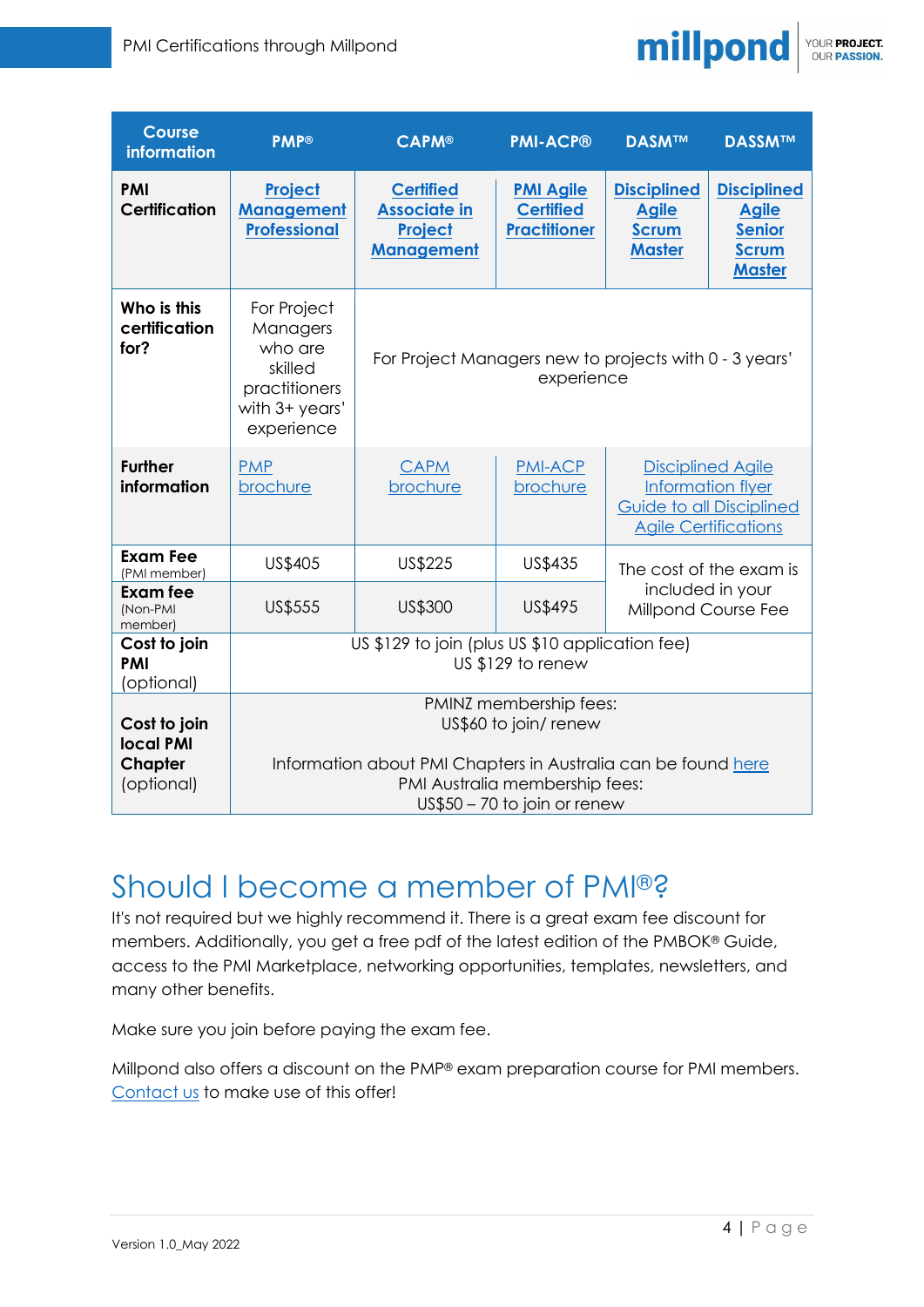

# <span id="page-5-0"></span>Obtaining PMI Certification

#### <span id="page-5-1"></span>Step One: Confirm You're Eligible

PMI® has specific conditions around the kind of tasks and time required to meet the eligibility criteria.

For a full definition of leading and directing projects, refer to the relevant PMI Certifications® handbook which is available from [pmi.org.](https://www.pmi.org/certifications/become-a-project-manager/certification-framework)

#### <span id="page-5-2"></span>Step Two: Gather Your info

When you register for a PMI certification training course, Millpond offer an offline application form in Word that you can use to help prepare, that includes tips and instructions to help ensure your application is successful.

#### <span id="page-5-3"></span>Step Three: Register online at pmi.org

You'll need to register for a free account on [pmi.org](https://idp.pmi.org/register) to be able to apply to sit an exam.

<span id="page-5-4"></span>Step Four: Apply online at pmi.org Millpond provide useful advice for PMP applications in a video at [https://millpond.co.nz/completing-your-pmp-exam-application/.](https://millpond.co.nz/completing-your-pmp-exam-application/)

Most of the points covered also apply to the other PMI certifications.

Only put down the hours you require for the certification, as this will make it much easier to prove if you are audited.

Once submitted, your application will be reviewed and then you'll need to pay the exam fee if you're qualified to move forward.

Note that PMI® randomly select approximately 20% of applications to be audited. If you have been selected for an audit, you will be notified after your application has been approved and scheduled, and you have paid for the exam. If you get past this stage and are not notified, you will not be audited.

#### <span id="page-5-5"></span>Step Five: Pay and schedule your exam time

Once approved to take the exam, you must first pay your exam fee via your pmi.org account. After payment available timeslots will be visible and you can schedule your exam. You have the option of:

A Computer based exam available at [Pearson Vue testing centres](https://wsr.pearsonvue.com/testtaker/registration/SelectTestCenterProximity/PMI?conversationId=170961) around New Zealand and Australia, **or**

You can conveniently and easily take an exam in the comfort of your home or office while being monitored by an offsite proctor. [Learn more about online proctoring.](https://home.pearsonvue.com/pmi/onvue)

#### <span id="page-5-6"></span>Step Six: Sit the Exam

We recommend taking the day off before any of the exams. Your exam set up and verification begins 30mins prior to your booking.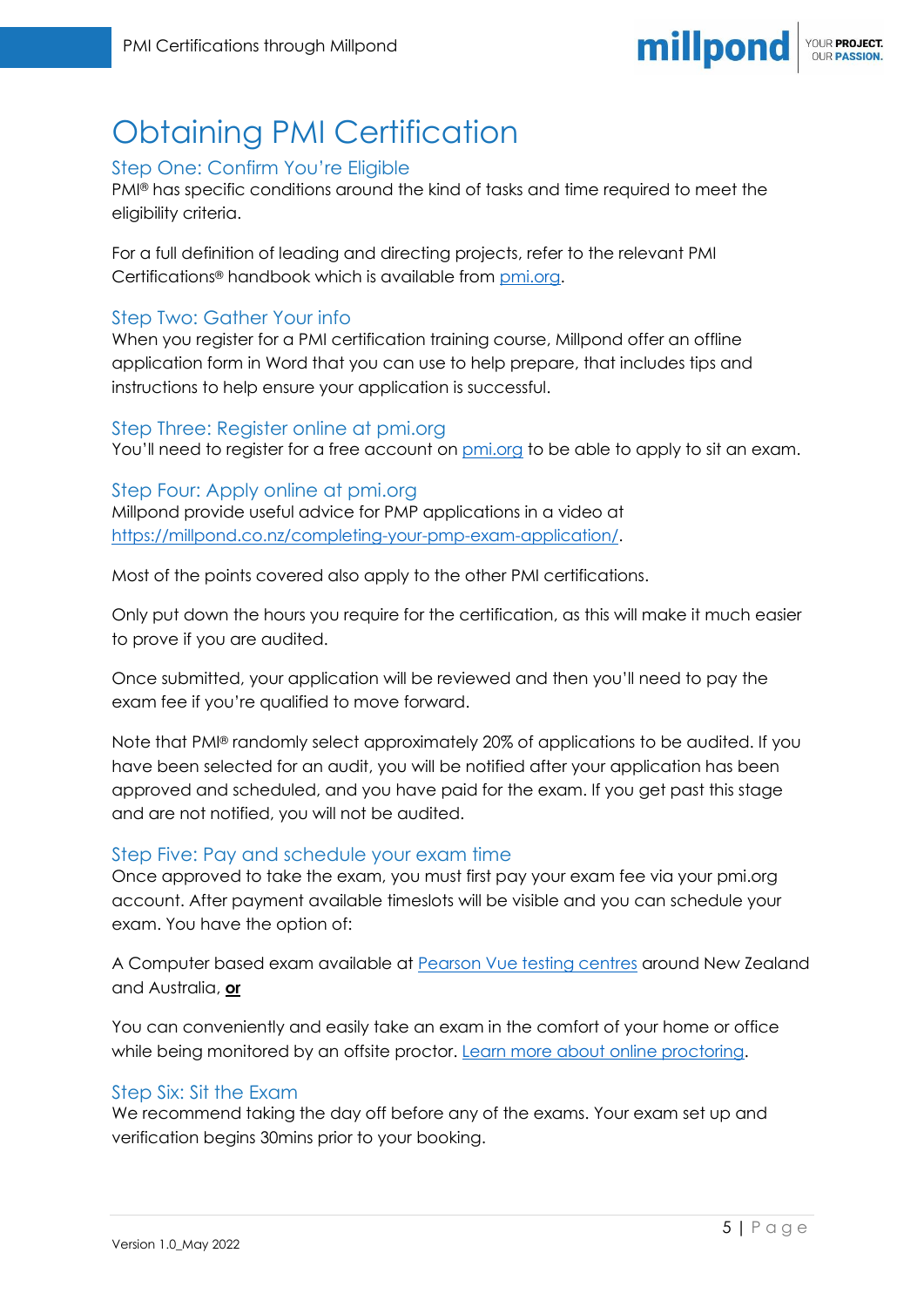

#### <span id="page-6-0"></span>Step Seven: Get your results

You will get a pass/fail result straight away. Within 24 hours your exam report showing your performance in each domain will be available within your online pmi account.

#### <span id="page-6-1"></span>What happens if I am audited?

First step. Let us know. We have a complete information guide which steps you through the audit process.

If you are selected for audit, you will be directed to download pdf versions of your application form, showing the eligibility criteria you have entered. These cannot be edited at this point. You then email these documents to the people you indicated would verify your experience on your application form. They must physically sign the documents and return them to you in a sealed envelope so you can post to PMI. Remember: you will need to be able to prove everything you entered on your application.

# <span id="page-6-2"></span>How Many Professional Development Units (PDU's Can I claim From Undertaking Training?

1 hour of formal training with Millpond is equivalent to 1 PDU.

### <span id="page-6-3"></span>Do I have to sit the CAPM® before sitting the PMP®?

No, the CAPM® is designed for people who do not have the required eligibility to sit the PMP. If you meet the PMP® credential criteria, you should definitely sit the PMP exam.

### <span id="page-6-4"></span>Why do Millpond's Classroom-based exam preparation courses span several weeks?

We know real learning and deep understanding takes time. Students have to understand, appreciate, assimilate and apply the knowledge they learn in order to not only pass the exam but also to retain the knowledge and be able to use it in their jobs.

Some of our competitors offer a much shorter exam preparation course, we find these courses feature a high degree of rote learning, or memorization techniques rather than a deep understanding of concepts and principles that we focus on in our training.

Millpond doesn't only measure success purely based on a pass or fail in the exam, we value real insight and advancement on your professional development.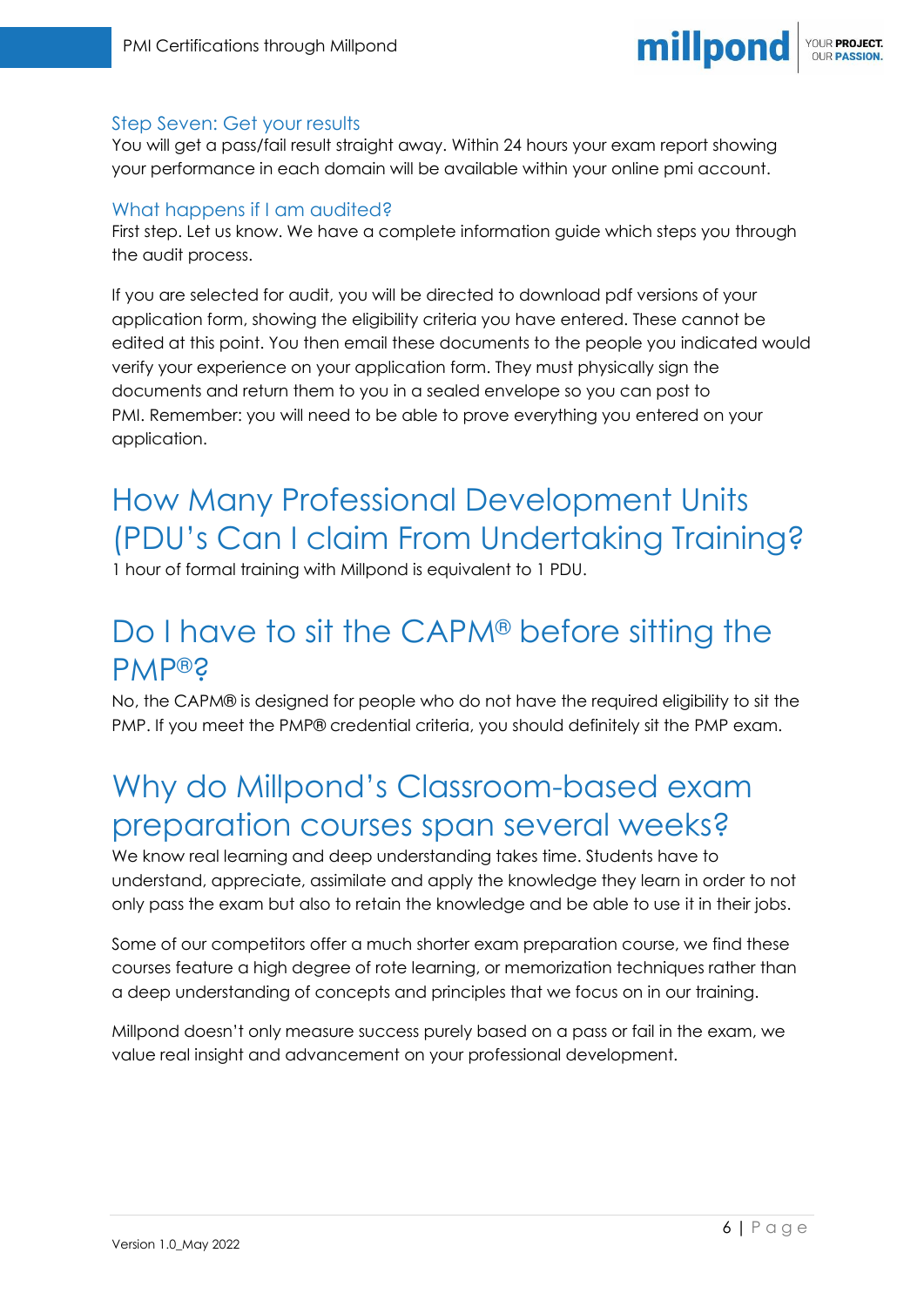#### millpond YOUR PROJECT.

# <span id="page-7-0"></span>Do I have to study any course materials before attending an exam preparation course?

No, not before the course begins but definitely during the course period. The course is presented at a fast pace, and we assume you are familiar with the basic concepts of project management, especially if you are aiming for the PMP® certification.

Emerging project managers who are looking for the fundamentals, should first consider the 2-day Project Management Techniques course offered by Millpond.

# <span id="page-7-1"></span>How much will I have to study while on the course?

Yes, you will have study and exercises to complete between course days.

The amount will depend on your familiarity with the concepts, how recently you have been in an education setting, what your learning style is and your other time commitments.

The work set could take anywhere from 4-8 hours between each session.

The below is an indication of the expected workload for PMP®:

- Contact hours (In-class/virtual): 35 hours
- Non-contact hours (in between session pre-reading, self-study): 4 8 hours per week
- Non-contact hours (study time post course, pre-exam): 15+ hours

In other words:

- Total contact hours: 35
- Total non-contact hours (self-study): 30 45
- Total time investment (expected): 65 95 hours of preparation

## <span id="page-7-2"></span>Can I pass the PMP exam without studying?

Highly unlikely. The exam is hard and requires preparation. Your experience alone will not be sufficient to pass the exam. The Millpond exam preparation course is designed around globally recognized standards for Project Managers and covers specific techniques and methodologies you will encounter in the 4-hour closed book exam.

# <span id="page-7-3"></span>What if I need extra tuition?

You will get all the extra tuition you need in preparation to sit the exam. If, by some very small chance you don't pass, we will work with you, to first figure out why you didn't pass, and then to address areas requiring extra attention.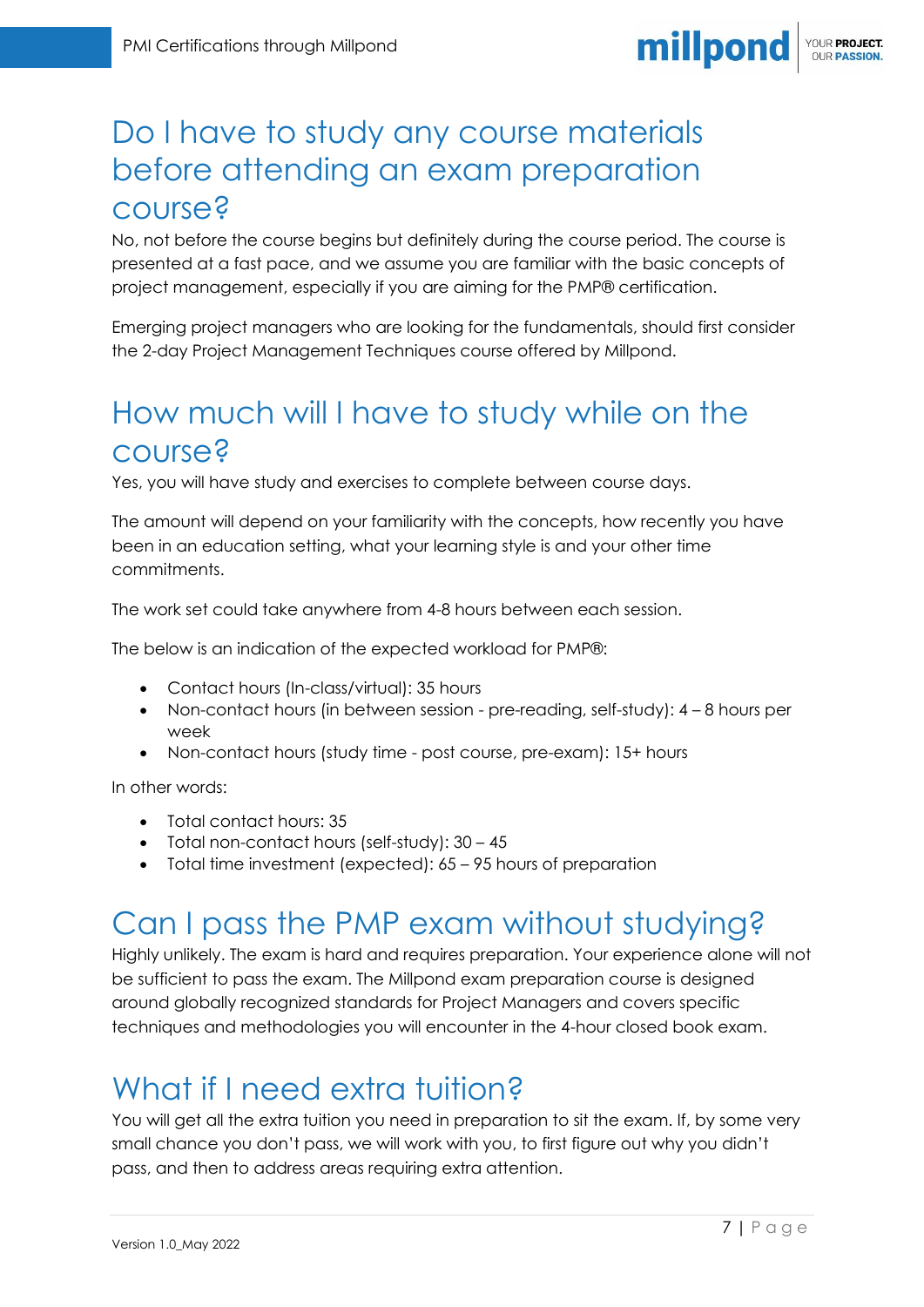

# <span id="page-8-0"></span>Is PMP® or the PMBOK® Guide a methodology?

Neither the PMP® nor the PMBOK® Guide is a methodology. Being PMP® certified and understanding the PMBOK® Guide means you can build your own customised methodology. There are many off-the-shelf methodologies out there, many with their own credentials, but most organizations build their own ones so that they get a good fit for their needs.

# <span id="page-8-1"></span>Do I have enough experience with Agile Methodologies?

Agile is very much a mind-set. An approach. It is commonly achieved via employing the most popular methodologies of Scrum or Kanban, but PMI are not asking applicants to have experience in a specific Methodology. They are looking for Agile experience.

Regarding the agile experience, most people we have come across have been able to pull together the experience from the existing work they have done. While they may not have used Agile terms, there are several concepts that agile uses that is not too distant from "traditional" project management approaches.

# <span id="page-8-2"></span>PMP Specific Questions

<span id="page-8-3"></span>How long do I have to sit the PMP exam? 3hrs 50mins to answer 180 questions.

### <span id="page-8-4"></span>What is the pass rate?

PMI does not disclose the pass rate. You will not receive a score and you will not know which questions you answered correctly. Your result will be scored across a range from *Needs Improvement, Below Target, Target, Above Target.* There are three categories in the PMP Exam – People 42%, Process 50% and Business 8%. The PMP exam is constructed from a bank of questions. Not everyone answers the same questions. Check out the [PMP](chrome-extension://efaidnbmnnnibpcajpcglclefindmkaj/https:/www.pmi.org/-/media/pmi/documents/public/pdf/certifications/project-management-professional-exam-outline.pdf?v=513207d4-8055-4cf4-a8f5-3c7ec94de816)  [Exam Content Outline](chrome-extension://efaidnbmnnnibpcajpcglclefindmkaj/https:/www.pmi.org/-/media/pmi/documents/public/pdf/certifications/project-management-professional-exam-outline.pdf?v=513207d4-8055-4cf4-a8f5-3c7ec94de816) for more details.

#### <span id="page-8-5"></span>What type of questions are in the PMP exam?

PMP questions are scenario-based. They give you a brief description of project state, problem and require you to select the best answer to the question, which normally refers to a solution.

Most will be multi-choice (single answer). Some will be multi-choice (multi-answer). Additionally, there can be hot spot, list or explanation methods although these are rare.

In PMP you'll notice some or all the answers *could* solve the problem detailed in the question. You must select the most-correct answer. This is difficult, but something we teach you during the course.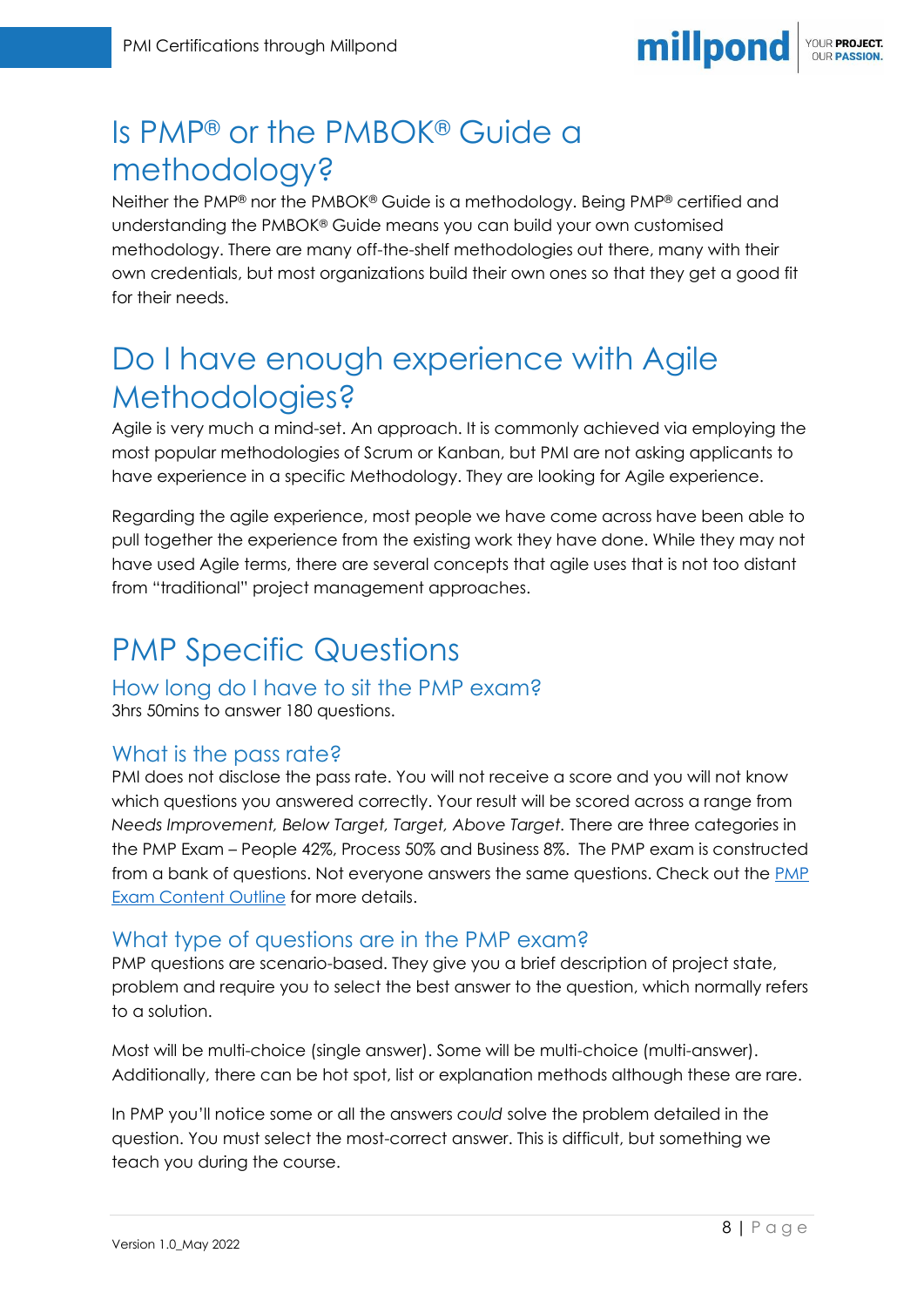# <span id="page-9-0"></span>CAPM Specific Questions

### <span id="page-9-1"></span>How long do I have to sit the CAPM exam?

3hrs to answer 150 questions.

### <span id="page-9-2"></span>What is the pass rate?

PMI does not disclose the pass rate. You will not receive a score and you will not know which questions you answered correctly. Your result will be scored across a range from *Needs Improvement, Below Target, Target, Above Target.* There are 13 categories in the CAPM Exam. The CAPM exam is constructed from a bank of questions. Not everyone answers the same questions. Check out the **CAPM Exam Content Outline** for more details.

### <span id="page-9-3"></span>What type of questions are in the CAPM exam?

CAPM questions are term/definition and based on the PMBOK Guide v6\*. The CAPM exam is testing your ability to recall information learned about the PMBOK Guide. The exam isn't difficult, but if you're not familiar with PMI specific language you could make mistakes.

\*The CAPM exam is changing from October 2022 and will no longer be limited to the PMBOK Guide.

# <span id="page-9-4"></span>PMI-ACP Specific Questions

#### <span id="page-9-5"></span>How long do I have to sit the PMI-ACP exam? 3hrs to answer 120 questions.

### <span id="page-9-6"></span>What is the pass rate?

PMI does not disclose the pass rate. You will not receive a score and you will not know which questions you answered correctly. Your result will be scored across a range from *Needs Improvement, Below Target, Target, Above Target.* There are seven categories in the PMI-ACP Exam. The exam is constructed from a bank of questions. Not everyone answers the same questions. Check out the [PMI-ACP Exam Content Outline](chrome-extension://efaidnbmnnnibpcajpcglclefindmkaj/https:/www.pmi.org/-/media/pmi/documents/public/pdf/certifications/agile-certified-exam-outline.pdf) for more details.

#### <span id="page-9-7"></span>What type of questions are in the PMI-ACP exam?

PMI-ACP questions are scenario-based. They give you a brief description of project state, problem and require you to select the best answer to the question, which normally refers to a solution.

Most will be multi-choice (single answer). Some will be multi-choice (multi-answer).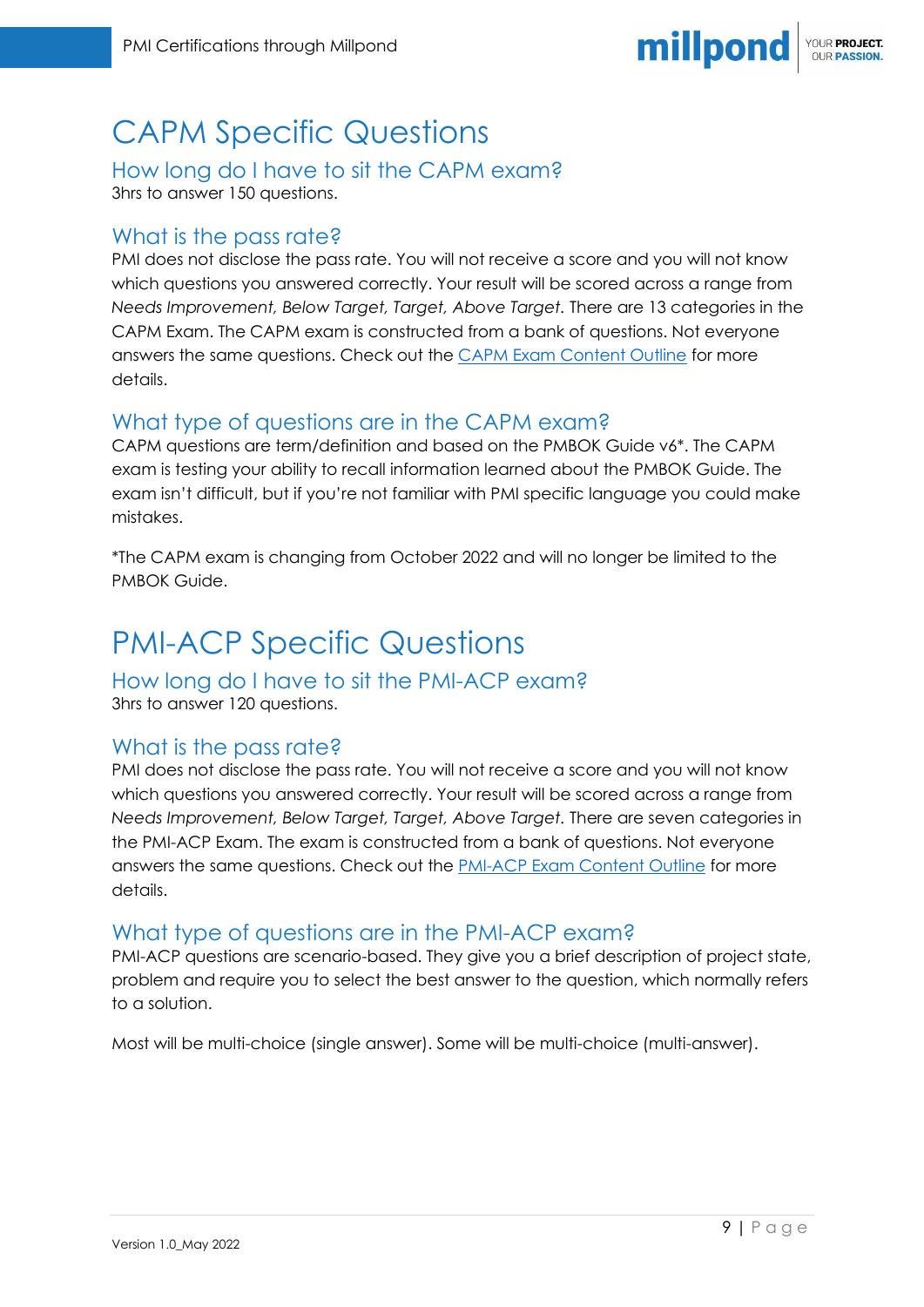

## <span id="page-10-0"></span>DASM/ DASSM Specific Questions

<span id="page-10-1"></span>How long do I have to sit the DASM exam? 1.5 hours to answer 50 questions, plus a 30min introduction/tutorial at the beginning.

# <span id="page-10-2"></span>Online and Test Centre Questions – **All Exams**

### <span id="page-10-3"></span>What kind of room do I need to take the test at home?

You need a room that has a door and is clear of loose paper. Furniture is acceptable. A spare bedroom is good. Your open-plan dining table is not. If you have an office, you'll need to disconnect your laptop from monitors, clear everything off your desk and any posters on the wall. As part of the exam set up you will be asked to scan the room with your web camera showing every wall, the floor, and the ceiling.

Absolutely no-one can enter your room during the exam. If you have young children, they should not be in the house during the exam. Windows do not create an issue.

### <span id="page-10-4"></span>Can I bring anything into the test room?

No. The only exception will be water in a clear glass. No food is allowed. Testing centres may provide you with earplugs. You cannot wear a watch, biometric wrist band, headphones, earplugs. These must be removed.

### <span id="page-10-5"></span>What else do I need to know about taking the exam at home?

You need a consistent internet connection. VDSL is sufficient. No one can enter the room during the test. You cannot leave the view of the web camera at any time, for any reason – except during the allocated break. If someone enters the room or you move out of view the proctor will **terminate your exam immediately**. The proctor is available to you during the entire exam, you communicate with them via the onscreen chat window.

You cannot mouth the questions while you read them. Even if you don't speak out loud. You will be warned once. Then your exam will be terminated.

A personal laptop is best, the security settings are more relaxed. The exam software you download will enable the proctor to view your desktop during the entire exam. This kind of feature is always locked on company laptops and Digital teams will be very reluctant to relax the configuration. We recommend using a personal laptop. Windows or Apple. Tablets (iPads or Android) are not suitable.

Screen shot software cannot operate at any time during the exam, i.e., Snaggit, Snipping Tool. Ensure you End Task these applications prior to starting. If they launch during the exam, ask the proctor before closing them.

If your exam unexpectantly exits mid-test the proctor can automatically re-launch your exam at the exact question you were up to.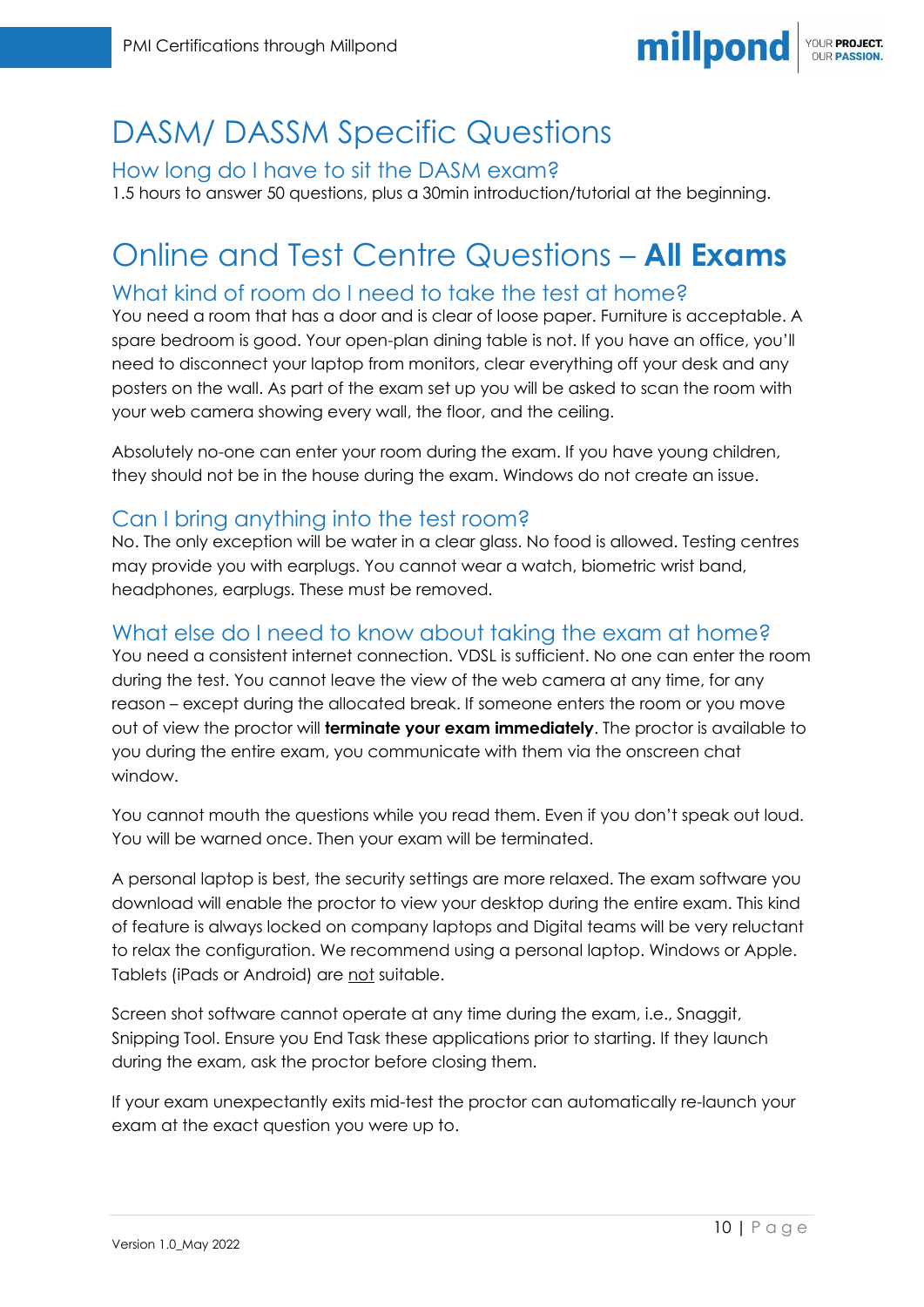

A calculator and notepad are available within the software and can be operated simultaneously.

Feedback from hundreds of Millpond delegates and our own instructors confidently confirm the testing software is very easy to use. There is a short video explaining each function at the beginning of each exam.

#### <span id="page-11-0"></span>Do I get a break during the exam?

The conditions are different for online and testing centres.

**Testing centre, all exams** – You are normally permitted to take a bathroom break at your convenience. However, we recommend you clarify this rule with the exam proctor on arrival. If you're nervous, we recommend you call or email the testing centre direct prior to your exam.

**PMP Online** – Your exam is made up of 3x mini exams containing 60 questions each. You'll answer and review the first 60 questions then submit them. A 10min break is available for you to leave the room, use the bathroom and eat or drink anything quickly. You'll then repeat this process for the next 60 questions. You cannot return to the first set of questions after the break. They are locked in for marking.

**CAPM Online** – No break is available during the current exam. From October 2022 the new exam structure will permit a short break similar to the PMP online process.

**PMI-ACP Online** – No break is available during the exam. There is no planned changes to this.

**DASM Online** – Breaks are permitted during this exam. This is a non-proctored exam.

**DASSM Online** – Breaks are permitted during this exam. This is a non-proctored exam.

#### <span id="page-11-1"></span>What if I take longer than 10mins within the break?

The exam time will automatically restart on the completion of 10mins. If you return after 15mins, you will have 5mins less to sit the next set of questions. If you return in less than 10mins you can select continue to begin the next set early.

#### <span id="page-11-2"></span>What do I need to know on test day?

Have two (2) forms of ID. Driver's license and passport are suitable.

For testing centres, know where to park and exactly where your testing centre is. Allow time if you're taking the exam on a university campus, you'll need to locate the exam room.

Your exam process begins **30mins prior to your exam booking**. Don't be late! The preparation process takes at least 15mins. You need to provide ID, receive instructions, and follow the requests of the proctor. If taking the exam at home, the link to begin your exam will become active 30mins prior to your exam booking. It is access via your PMI account. Have your room set up, computer logged in and PMI account open.